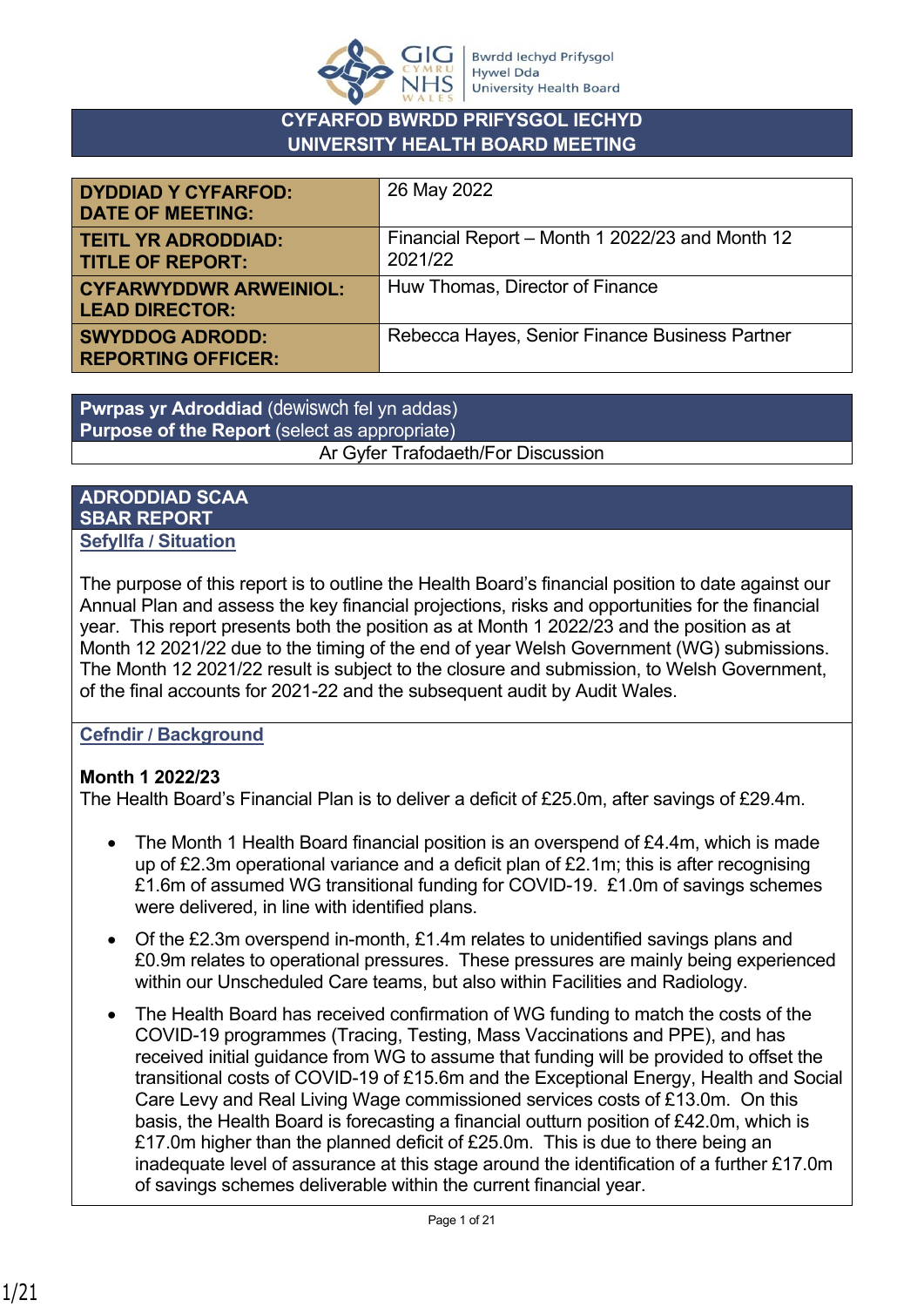There is a further risk to the current forecast of £42.0m in relation to the operational pressures experienced in Month 1; as a minimum there is a need to recover the £0.9m the operational variation during the remainder of the year, and there is the potential for a continuation of this trend without full mitigation, which at this stage is assessed as c.£6m (inclusive of savings delivery).

### **Month 12 2021/22**

The Health Board's Financial Plan is to deliver a deficit of £25.0m, after savings of £16.1m. This is following WG issuing £32.4m of funding to non-recurrently offset the underlying position brought forward from 2020/21.

- The Month 12 Health Board financial position is a breakeven against a deficit plan of £2.1m, after utilising £15.7m of WG funding for COVID-19.
- The Health Board's confirmed Elective Recovery funding is £19.1m, an increase of £3.1m since Month 11, which comprises of the core plan of £14.7m, as well as other National priorities and resilience schemes for which Welsh Government have issued additional funding. The planned accelerated profile of expenditure has again been delivered in-month, with the end of year delivery being in line with the revised funding of £19.1m. This additional investment has prioritised patient access, largely through outsourcing activity coupled with waiting list management, and further accelerated the investment in the strategic digitalisation of medical records alongside other digital innovation and clinical equipment.

#### **Asesiad / Assessment**

The Health Board's key targets are as follows:

- Revenue: to contain the overspend within the Health Board's planned deficit
- Savings: to deliver savings plans to enable the revenue budget to be achieved
- Capital: to contain expenditure within the agreed limit
- PSPP: to pay 95% of Non-NHS invoices within 30 days of receipt of a valid invoice
- Cash: While there is no prescribed limit for cash held at the end of the month, WG encourages this to be minimised and a rule of thumb of 5% of monthly expenditure is used. For the Health Board, this is broadly £4.0m.

| <b>Key target</b>   |      | <b>Annual</b> | <b>YTD</b>   | <b>Actual</b> | <b>Forecast</b> |
|---------------------|------|---------------|--------------|---------------|-----------------|
|                     |      | limit         | <b>limit</b> | delivery      | <b>Risk</b>     |
| <b>Revenue</b>      | £'m  | 25.0          | 2.1          | 4.4           | High*           |
| <b>Savings</b>      | £'m  | 29.4          | 2.4          | 1.0           | High*           |
| <b>Capital</b>      | £'m  | 61.1          | 1.0          | 1.0           | Low             |
| <b>Non-NHS PSPP</b> | $\%$ | 95.0          | 95.0         | n/a           | n/a             |
| Period end cash     | £'m  | 4.0           | 4.0          | (1.8)         | High**          |

### **Month 1 2022/23**

\* The Health Board is forecasting a financial outturn position of £42.0m, which is £17.0m higher than the planned deficit of £25.0m. This is due to there being an inadequate level of assurance at this stage around the identification of a further £17.0m of savings schemes deliverable within the current financial year.

\*\* The Health Board's cash balance for Month 1 was overdrawn to the value of £1.8m. This was due to non-receipt of an emergency cash request submitted to WG. A report is being developed to present to the next Audit and Risk Assurance Committee to identify mitigating actions to prevent a recurrence of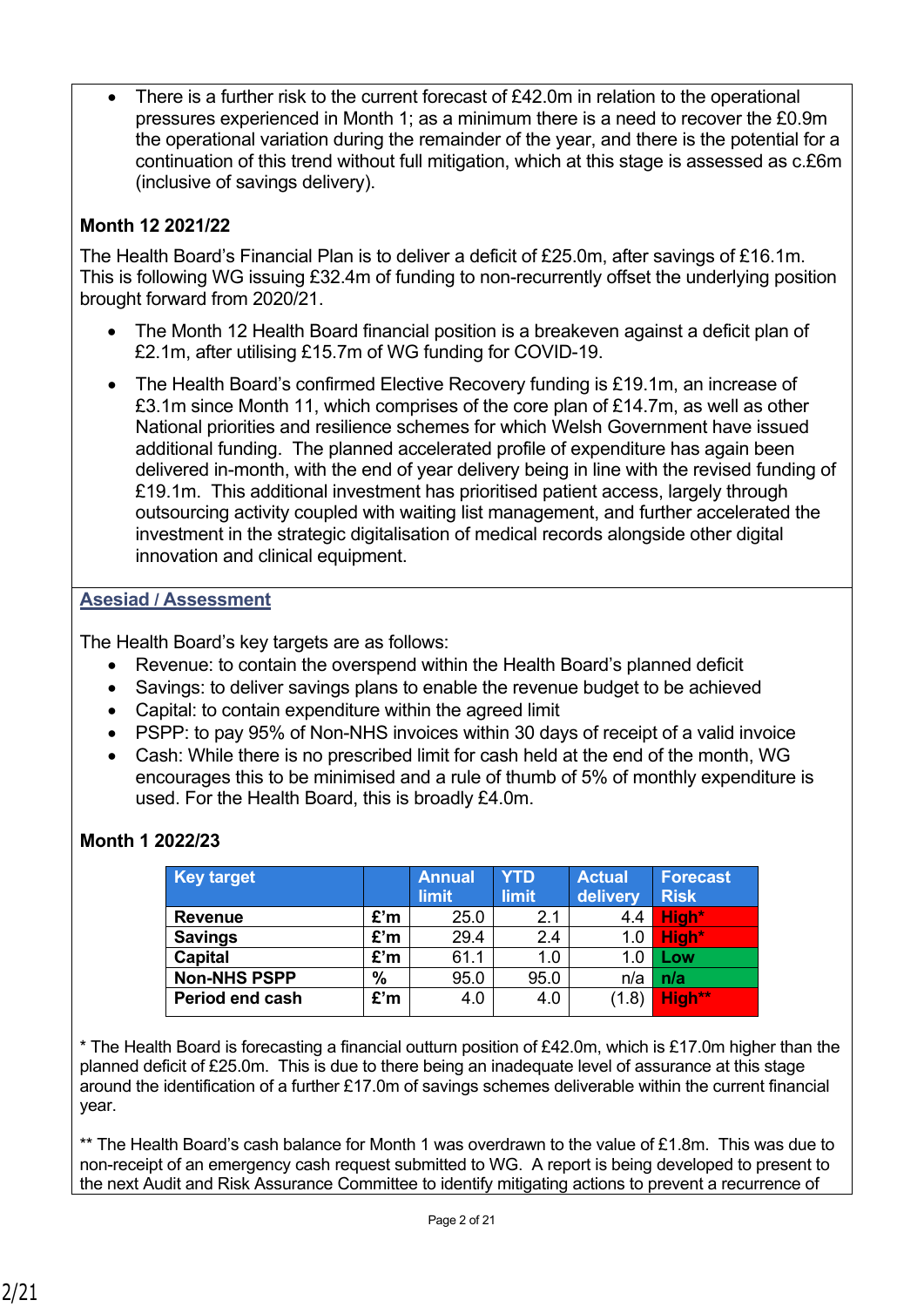this event. If WG do not fund the cash consequences of the revenue deficit, there is a significant risk to the period end cash position.

### **Month 12 2021/22**

| <b>Key target</b>   |     | <b>Annual</b><br>limit | <b>Actual</b><br>delivery |
|---------------------|-----|------------------------|---------------------------|
| <b>Revenue</b>      | £'m | 25.0                   | 25.0                      |
| <b>Savings</b>      | £'m | 16.1                   | 11.9                      |
| <b>Capital</b>      | £'m | 61.1                   | 61.1                      |
| <b>Non-NHS PSPP</b> | %   | 95.0                   | 95.2                      |
| Period end cash     | £'m | 4.0                    | 1.9                       |

### **Argymhelliad / Recommendation**

The Board is asked to discuss and note the financial position for Month 1 2022/23 and Month 12 2021/22.

| Amcanion: (rhaid cwblhau)<br>Objectives: (must be completed)                                                                                      |                                                                                                                                                                                                                     |
|---------------------------------------------------------------------------------------------------------------------------------------------------|---------------------------------------------------------------------------------------------------------------------------------------------------------------------------------------------------------------------|
| Cyfeirnod Cofrestr Risg Datix a Sgôr<br>Cyfredol:<br>Datix Risk Register Reference and<br>Score:                                                  | 1296 (score 8) Ability to deliver the Financial Plan for<br>2021/22 – now closed replaced by a new risk<br>assessment for 2022/23 (reference 1371, score 16)<br>1199 (score 16) Achieving financial sustainability. |
| Safon(au) Gofal ac lechyd:<br>Health and Care Standard(s):                                                                                        | 5. Timely Care<br>7. Staff and Resources                                                                                                                                                                            |
| <b>Amcanion Strategol y BIP:</b><br><b>UHB Strategic Objectives:</b>                                                                              | All Strategic Objectives are applicable                                                                                                                                                                             |
| <b>Amcanion Cynllunio</b><br><b>Planning Objectives</b>                                                                                           | All Planning Objectives Apply                                                                                                                                                                                       |
| <b>Amcanion Llesiant BIP:</b><br><b>UHB Well-being Objectives:</b><br><b>Hyperlink to HDdUHB Well-being</b><br>Objectives Annual Report 2018-2019 | 9. All HDdUHB Well-being Objectives apply                                                                                                                                                                           |

| <b>Gwybodaeth Ychwanegol:</b><br><b>Further Information:</b> |                                                 |
|--------------------------------------------------------------|-------------------------------------------------|
| Ar sail tystiolaeth:                                         | Monitoring returns to Welsh Government based on |
| <b>Evidence Base:</b>                                        | HDdUHB's financial reporting system.            |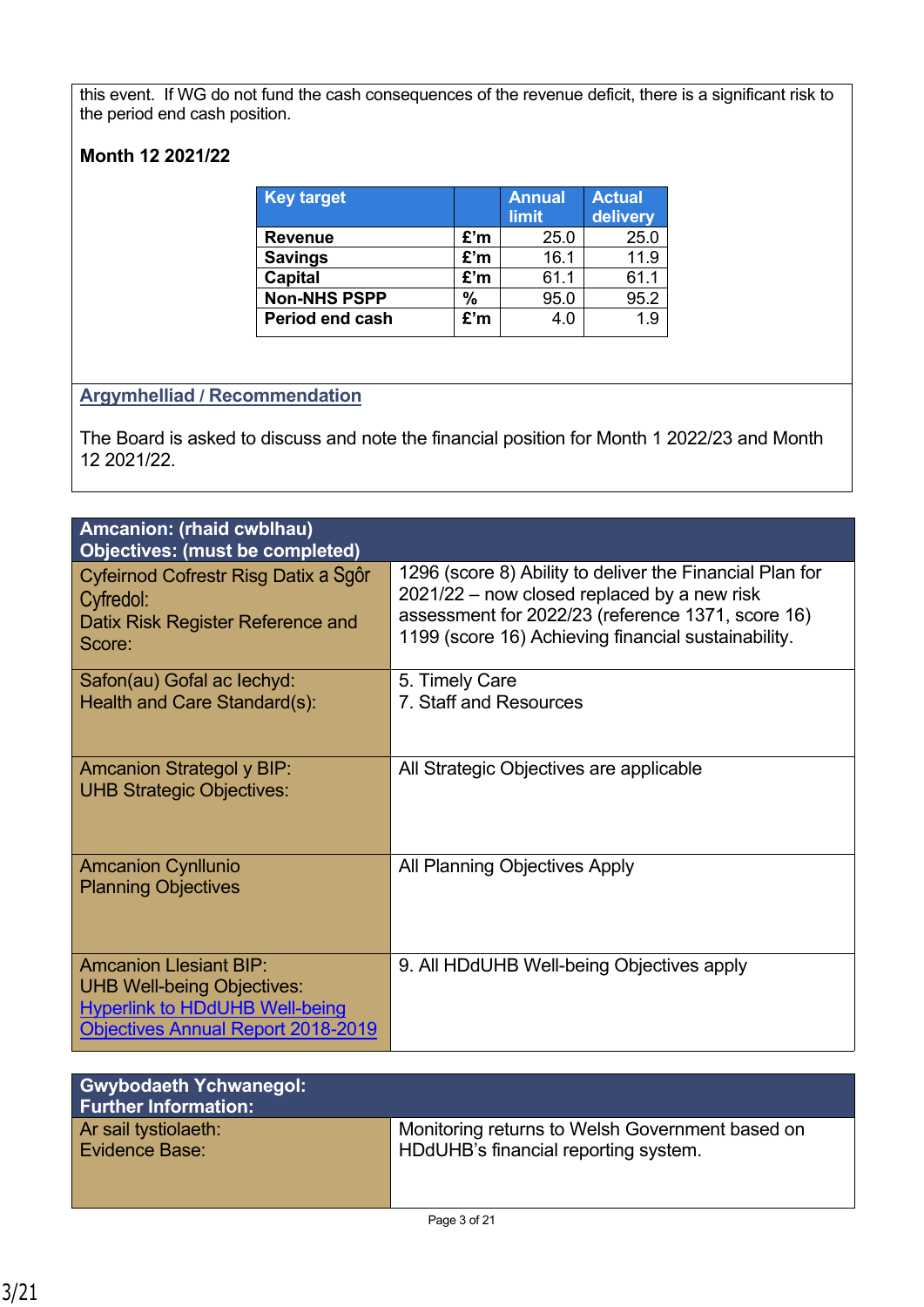| <b>Rhestr Termau:</b>                | <b>BGH</b> - Bronglais General Hospital          |
|--------------------------------------|--------------------------------------------------|
| <b>Glossary of Terms:</b>            | <b>CHC</b> - Continuing Healthcare               |
|                                      | <b>EHEW</b> - Eye Health Examination Wales       |
|                                      | FDU - Finance Delivery Unit                      |
|                                      | FNC - Funded Nursing Care                        |
|                                      | FYE - Full Year Effect                           |
|                                      | GGH - Glangwili General Hospital                 |
|                                      | <b>GMS</b> – General Medical Services            |
|                                      | IMTP - Integrated Medium Term Plan               |
|                                      | MHLD - Mental Health & Learning Disabilities     |
|                                      | NICE - National Institute for Health and Care    |
|                                      | Excellence                                       |
|                                      | OOH - Out of Hours                               |
|                                      | PPH - Prince Philip Hospital                     |
|                                      | PSPP- Public Sector Payment Policy               |
|                                      | RTT - Referral to Treatment Time                 |
|                                      | T&O - Trauma & Orthopaedics                      |
|                                      | TTP - Test, Trace, Protect                       |
|                                      | WG - Welsh Government                            |
|                                      | WGH - Withybush General Hospital                 |
|                                      | WRP - Welsh Risk Pool                            |
|                                      | <b>WHSSC</b> – Welsh Health Specialised Services |
|                                      | Committee                                        |
|                                      | YTD - Year to date                               |
| Partïon / Pwyllgorau â ymgynhorwyd   | <b>Finance Team</b>                              |
| ymlaen llaw y Cyfarfod Bwrdd Iechyd  | <b>Management Team</b>                           |
| Prifysgol:                           | <b>Executive Team</b>                            |
| Parties / Committees consulted prior |                                                  |
| to University Health Board:          |                                                  |

| <b>Effaith: (rhaid cwblhau)</b><br>Impact: (must be completed)    |                                                                                                                                                                                                            |
|-------------------------------------------------------------------|------------------------------------------------------------------------------------------------------------------------------------------------------------------------------------------------------------|
| <b>Ariannol / Gwerth am Arian:</b><br><b>Financial / Service:</b> | Financial implications are inherent within the report.                                                                                                                                                     |
| <b>Ansawdd / Gofal Claf:</b><br><b>Quality / Patient Care:</b>    | The impact on patient care is assessed within the savings<br>schemes.                                                                                                                                      |
| Gweithlu:<br><b>Workforce:</b>                                    | The report considers the financial implications of our<br>workforce.                                                                                                                                       |
| Risg:<br><b>Risk:</b>                                             | Financial risks are detailed in the report.                                                                                                                                                                |
| <b>Cyfreithiol:</b><br>Legal:                                     | HDdUHB has a legal duty to deliver a breakeven financial<br>position over a rolling three-year basis and an<br>administrative requirement to operate within its budget<br>within any given financial year. |
| <b>Enw Da:</b><br><b>Reputational:</b>                            | Adverse variance against HDdUHB's financial plan will<br>affect its reputation with Welsh Government, Audit Wales,<br>and with external stakeholders.                                                      |
| <b>Gyfrinachedd:</b><br><b>Privacy:</b>                           | Not applicable.                                                                                                                                                                                            |
| Cydraddoldeb:<br>Equality:                                        | Not applicable.                                                                                                                                                                                            |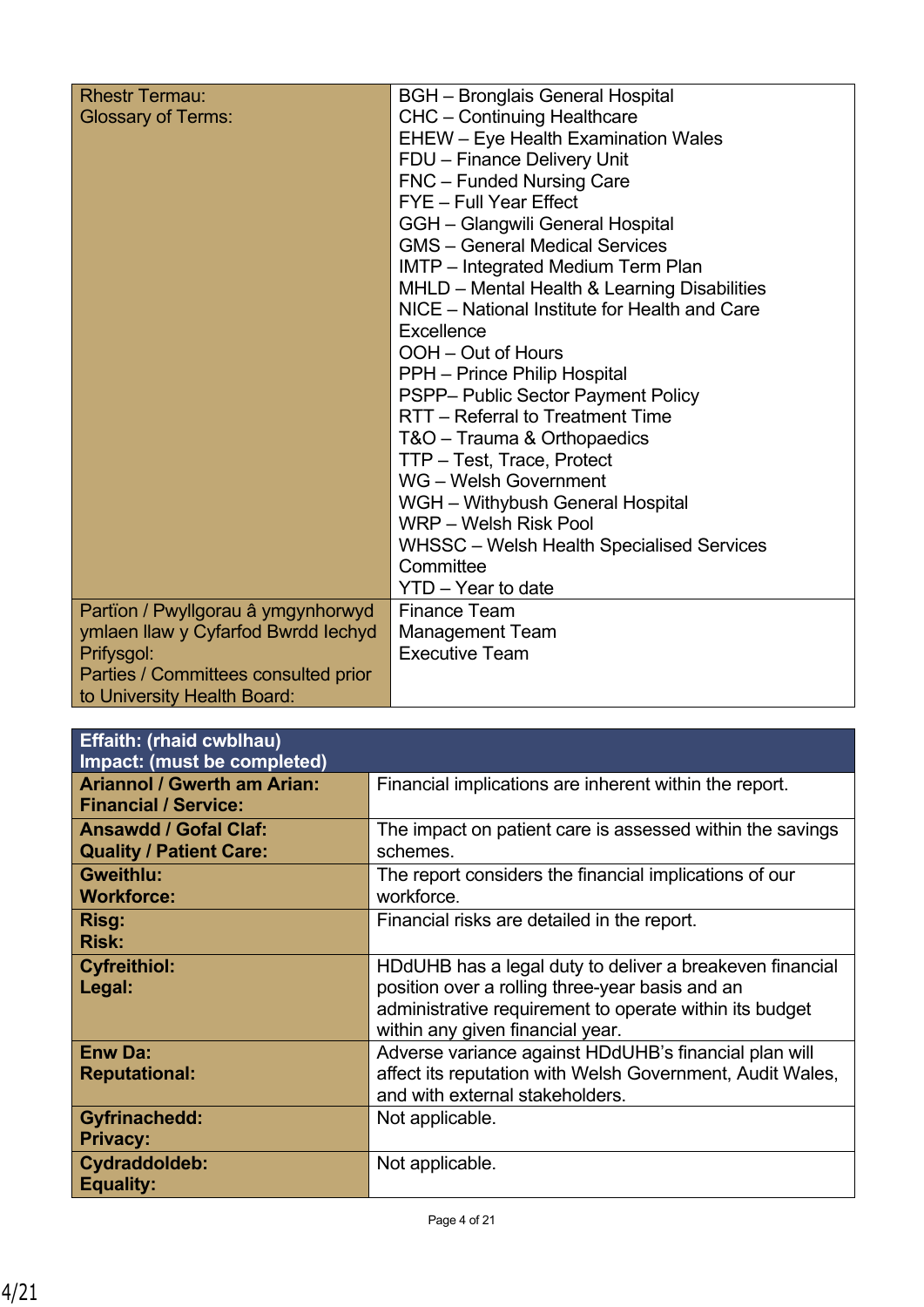# Executive Summary

|                   | Health Board's Financial Plan is to deliver a deficit of £25.0m, after savings of £29.4m.                                                                                                                                                                                                                                                                                                                                                                                                                                                                                                                                                                                                                                                                                     |
|-------------------|-------------------------------------------------------------------------------------------------------------------------------------------------------------------------------------------------------------------------------------------------------------------------------------------------------------------------------------------------------------------------------------------------------------------------------------------------------------------------------------------------------------------------------------------------------------------------------------------------------------------------------------------------------------------------------------------------------------------------------------------------------------------------------|
| <b>Revenue</b>    | The Month 1 Health Board financial position is an overspend of £4.4m, which is made up of £2.3m operational variance and a deficit<br>plan of £2.1m; this is after recognising £1.6m of assumed WG transitional funding for COVID-19. £1.0m of savings schemes were<br>delivered in line with identified plans.                                                                                                                                                                                                                                                                                                                                                                                                                                                               |
|                   | Of the £2.3m overspend in-month, £1.4m relates to unidentified savings plans and £0.9m relates to operational pressures. These<br>$\bullet$<br>pressures are mainly being experienced within our Unscheduled Care teams, but also within Facilities and Radiology.                                                                                                                                                                                                                                                                                                                                                                                                                                                                                                            |
| <b>Projection</b> | The Health Board has received confirmation of WG funding to match the costs of the COVID-19 programmes (Tracing, Testing, Mass<br>Vaccinations and PPE), and has received initial guidance from WG to assume that funding will be provided to offset the transitional<br>costs of COVID-19 of £15.6m and the Exceptional Energy, Health and Social Care Levy and Real Living Wage commissioned<br>services costs of £13.0m. On this basis, the Health Board is forecasting a financial outturn position of £42.0m, which is £17.0m higher<br>than the planned deficit of £25.0m. This is due to there being an inadequate level of assurance at this stage around the identification<br>of a further £17.0m of savings schemes deliverable within the current financial year. |
|                   | There is a further risk to the current forecast of £42.0m in relation to the operational pressures experienced in Month 1; as a minimum<br>there is a need to recover the £0.9m the operational variation during the remainder of the year, and there is the potential for a<br>continuation of this trend without full mitigation, which at this stage is assessed as c.£6m (inclusive of savings delivery).                                                                                                                                                                                                                                                                                                                                                                 |
|                   | Of the identified savings schemes of £12.4m, only a small number are currently assessed as recurrent, with a full year effect of £0.5m.<br>$\bullet$<br>There is a significant risk that the underlying deficit of £53.9m will continue if recurrent savings schemes of £28.9m are not identified<br>in-year. Whilst this is an improvement from the 2021/22 position of £68.9m, this presents a challenge to be addressed as part of the<br>revised IMTP based on our Target Operating Model.                                                                                                                                                                                                                                                                                |
| <b>Savings</b>    | Whilst the focus of the Health Board is on identifying and implementing recurrent schemes, the current combination of capacity and<br>COVID-19 pressures being experienced operationally has diverted significant managerial resource. This has meant that, of the<br>required £29.4m, only £12.4m have been identified, largely on a non-recurrent basis. The unidentified gap of £17.0m has been<br>recognised evenly across the financial year for transparency, given the current inadequate level of assurance around the identification<br>of deliverable schemes.                                                                                                                                                                                                      |
|                   | It is the Board's aspiration that a Target Operating Model can be constructed to focus delivery of services in the optimum manner for<br>our patients and population, and this is a critical part of the approach to the medium-term outlook. This will also align with the design<br>assumptions set out in the Health Board's A Healthier Mid and West Wales strategy and Programme Business Case.                                                                                                                                                                                                                                                                                                                                                                          |
| <b>Next</b>       | During Quarter 1, the development of the Target Operating Model in support of the draft three-year plan.<br>$\bullet$                                                                                                                                                                                                                                                                                                                                                                                                                                                                                                                                                                                                                                                         |
| <b>Steps</b>      | Significant work will continue on developing key plans to deliver a clear core plan, focusing on recovery, which will allow the Health<br>$\bullet$<br>Board to get back on track with the financial roadmap, with a commitment to submit an approvable IMTP to WG.                                                                                                                                                                                                                                                                                                                                                                                                                                                                                                           |
|                   | Management actions are required to mitigate the YTD and end of year operational risk pressures.                                                                                                                                                                                                                                                                                                                                                                                                                                                                                                                                                                                                                                                                               |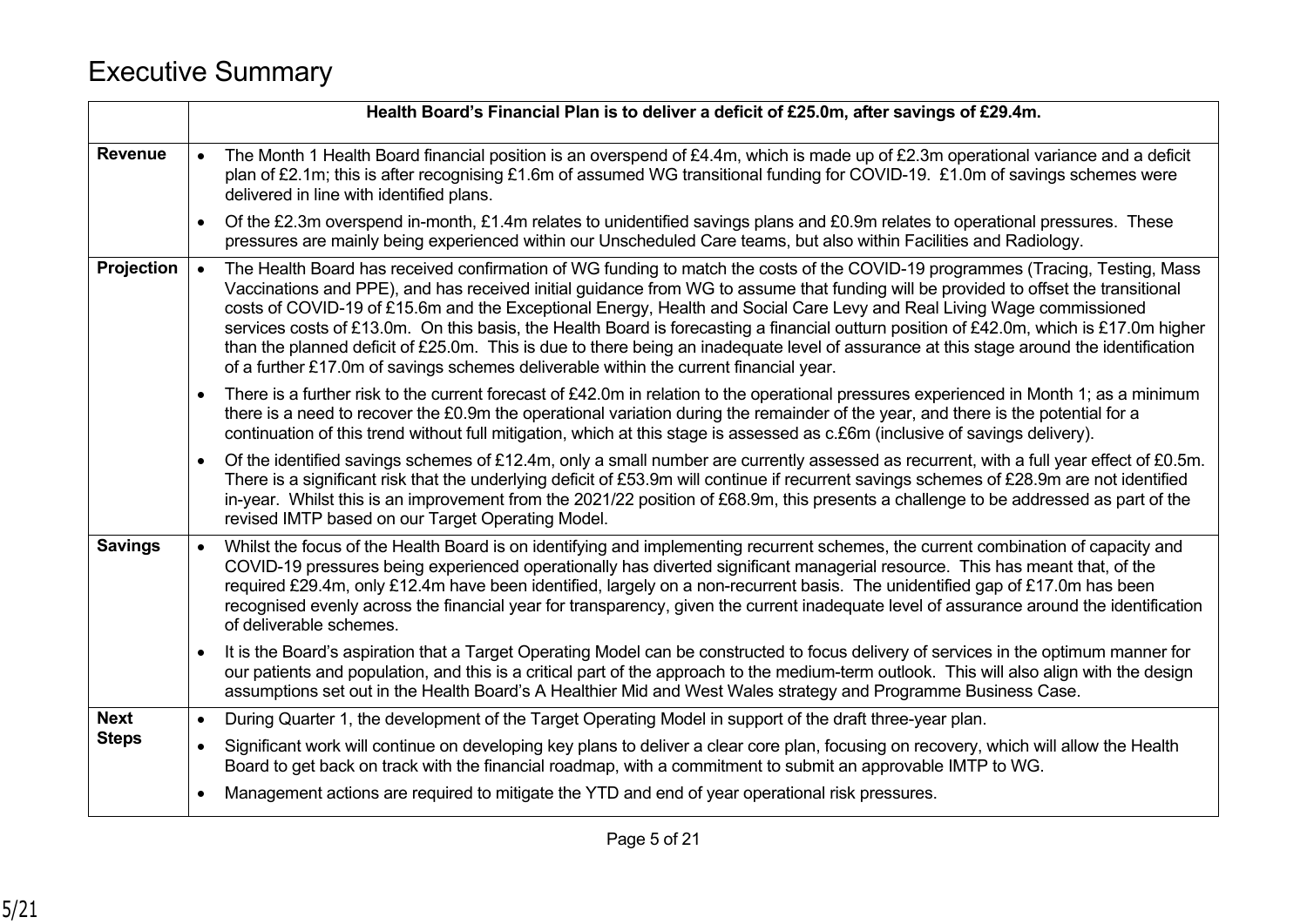# Executive Summary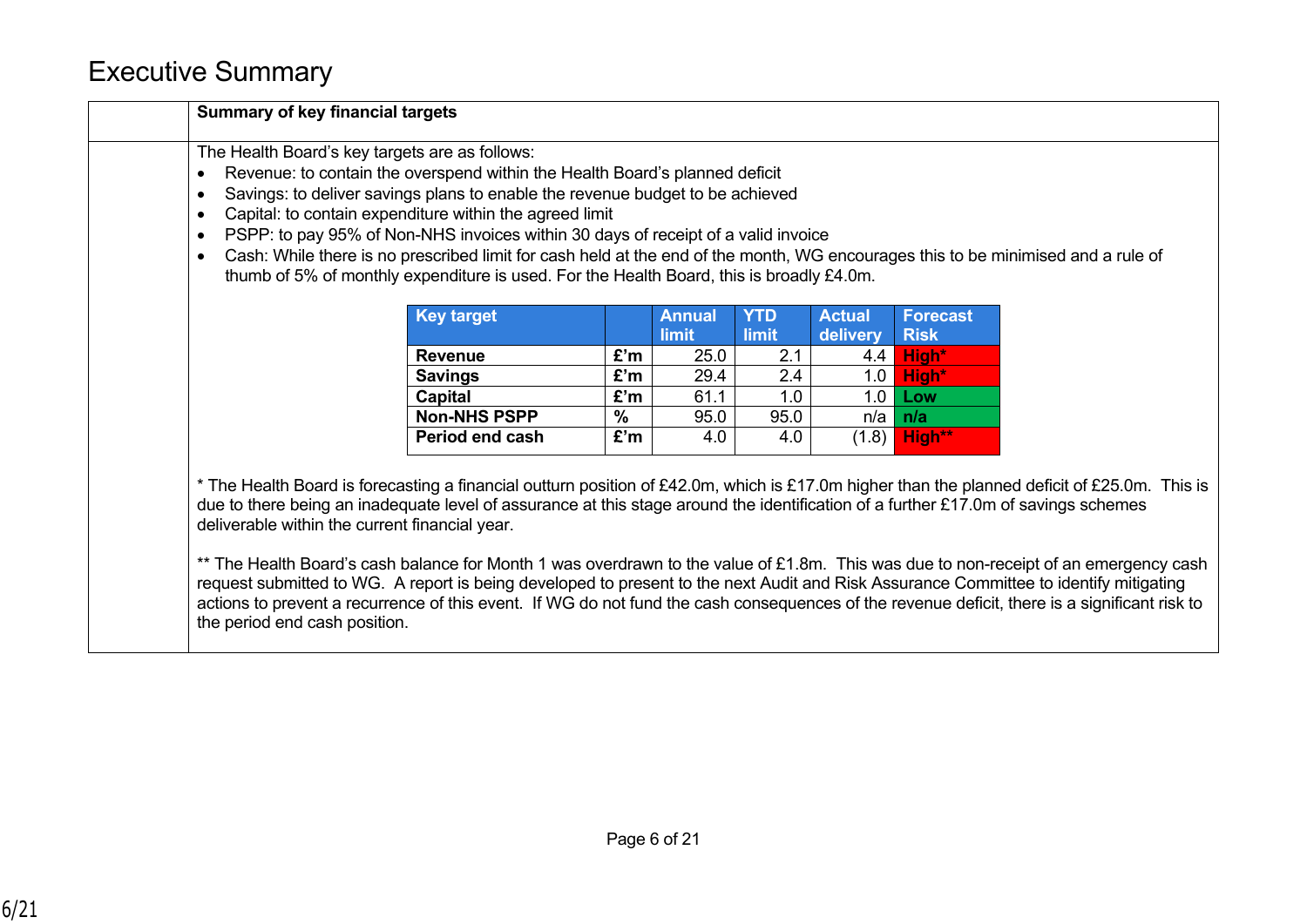# Revenue Summary

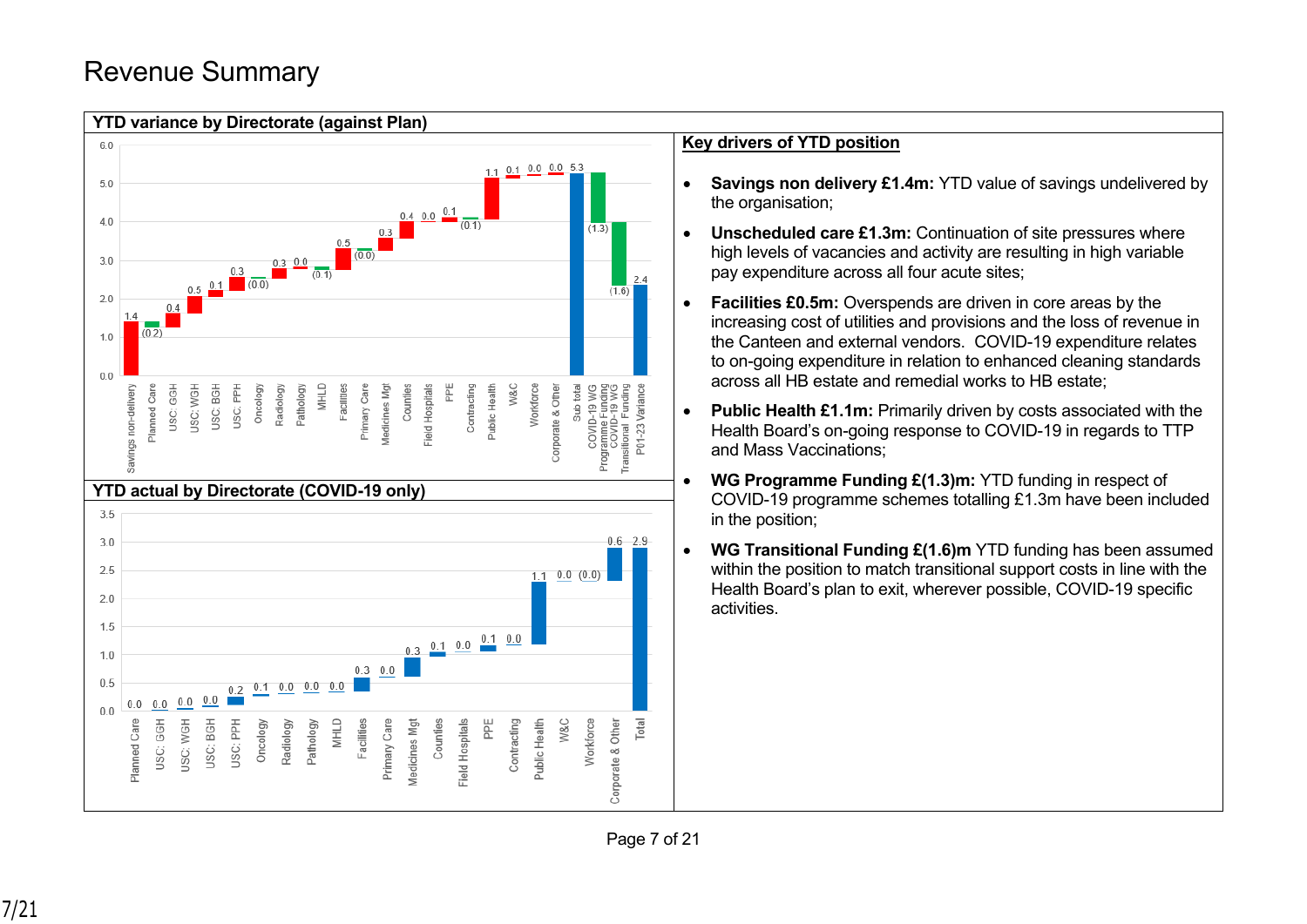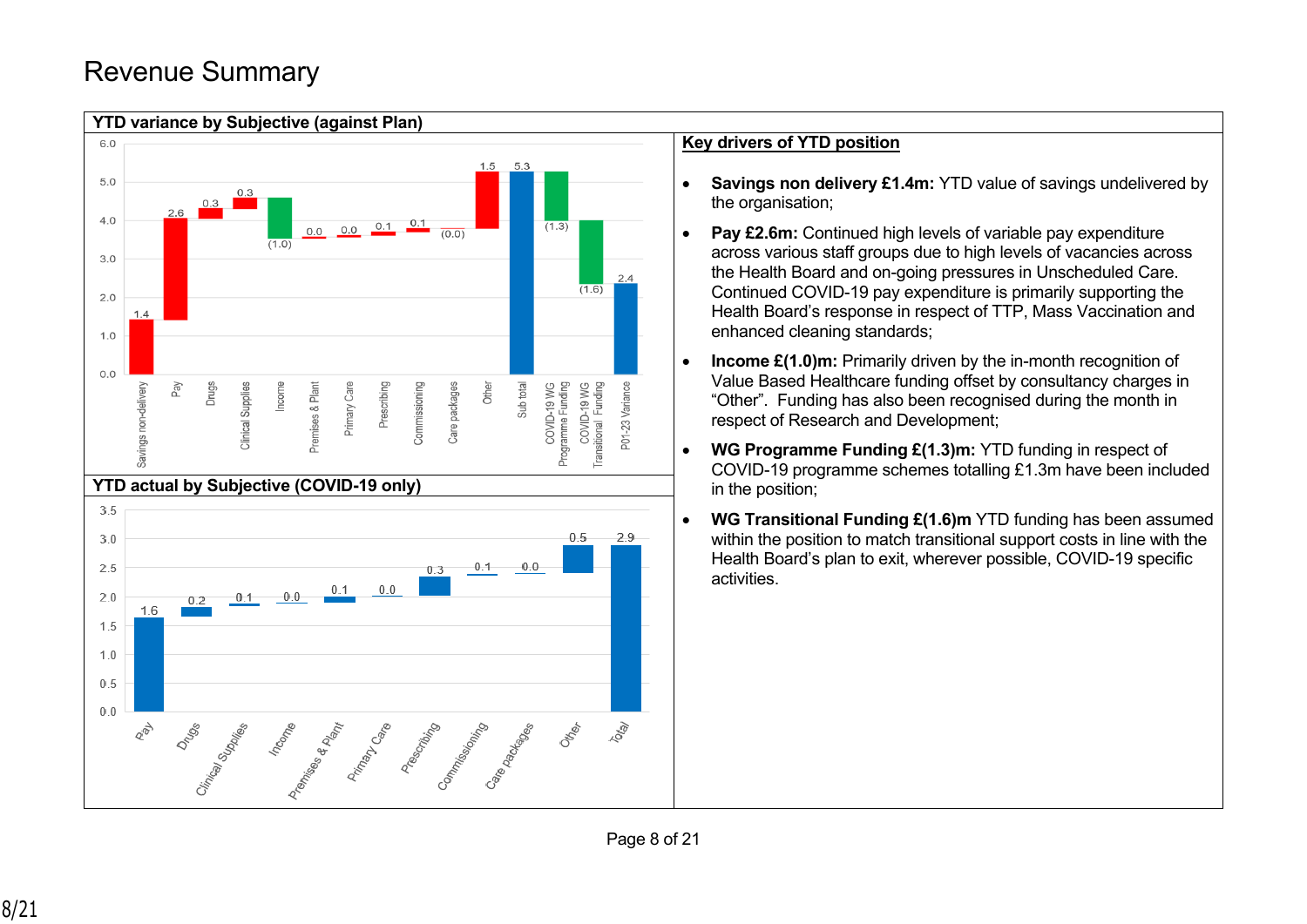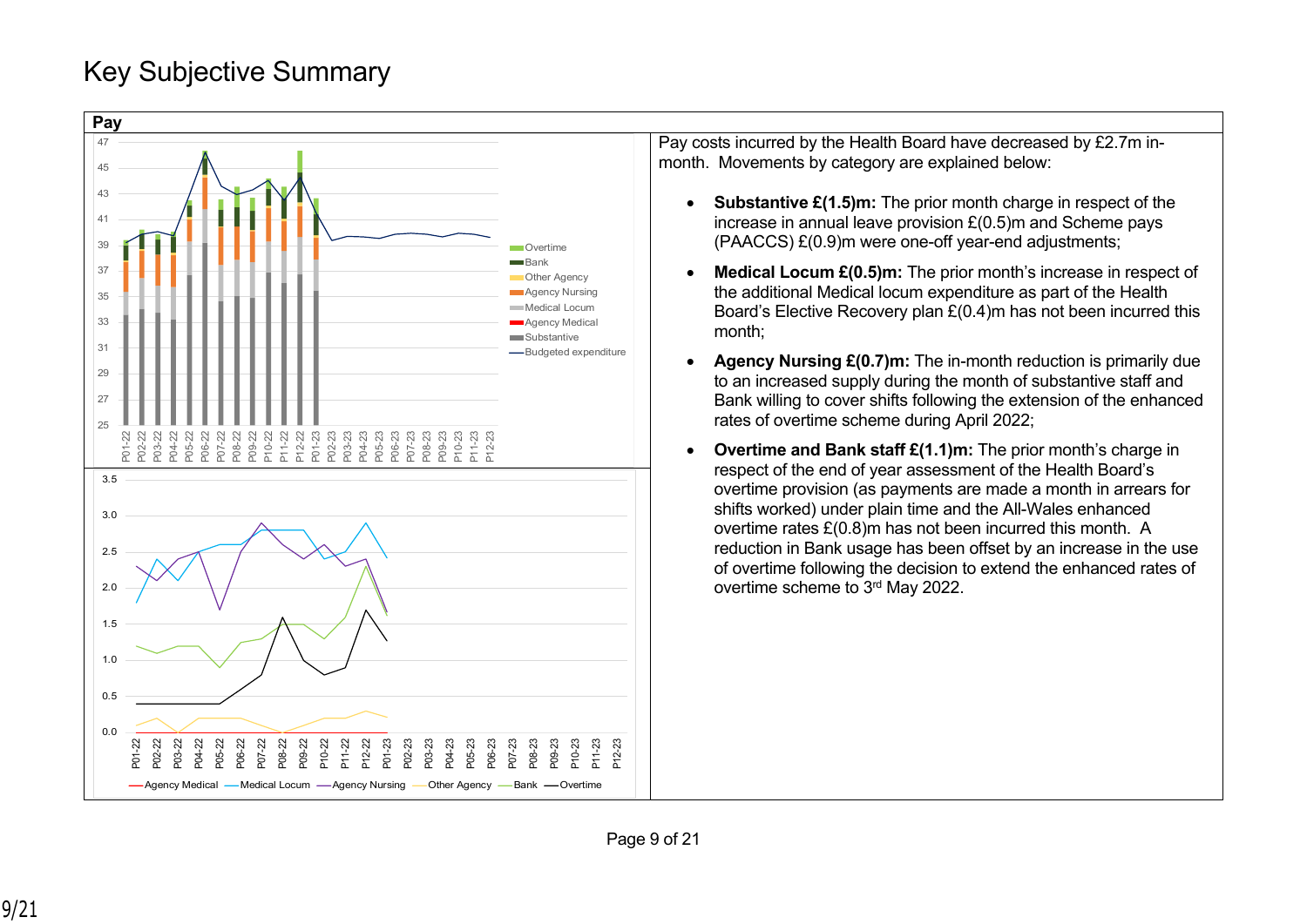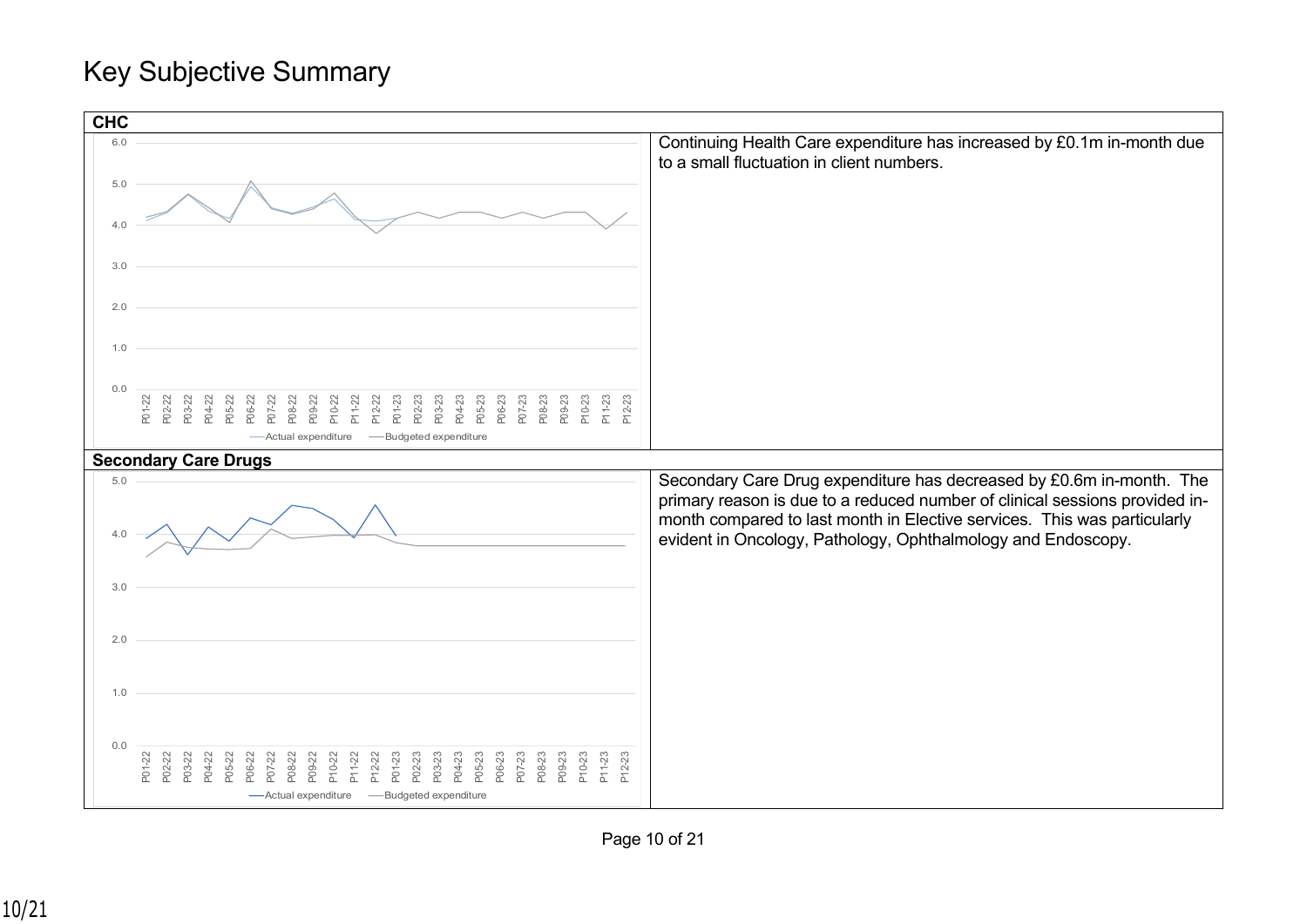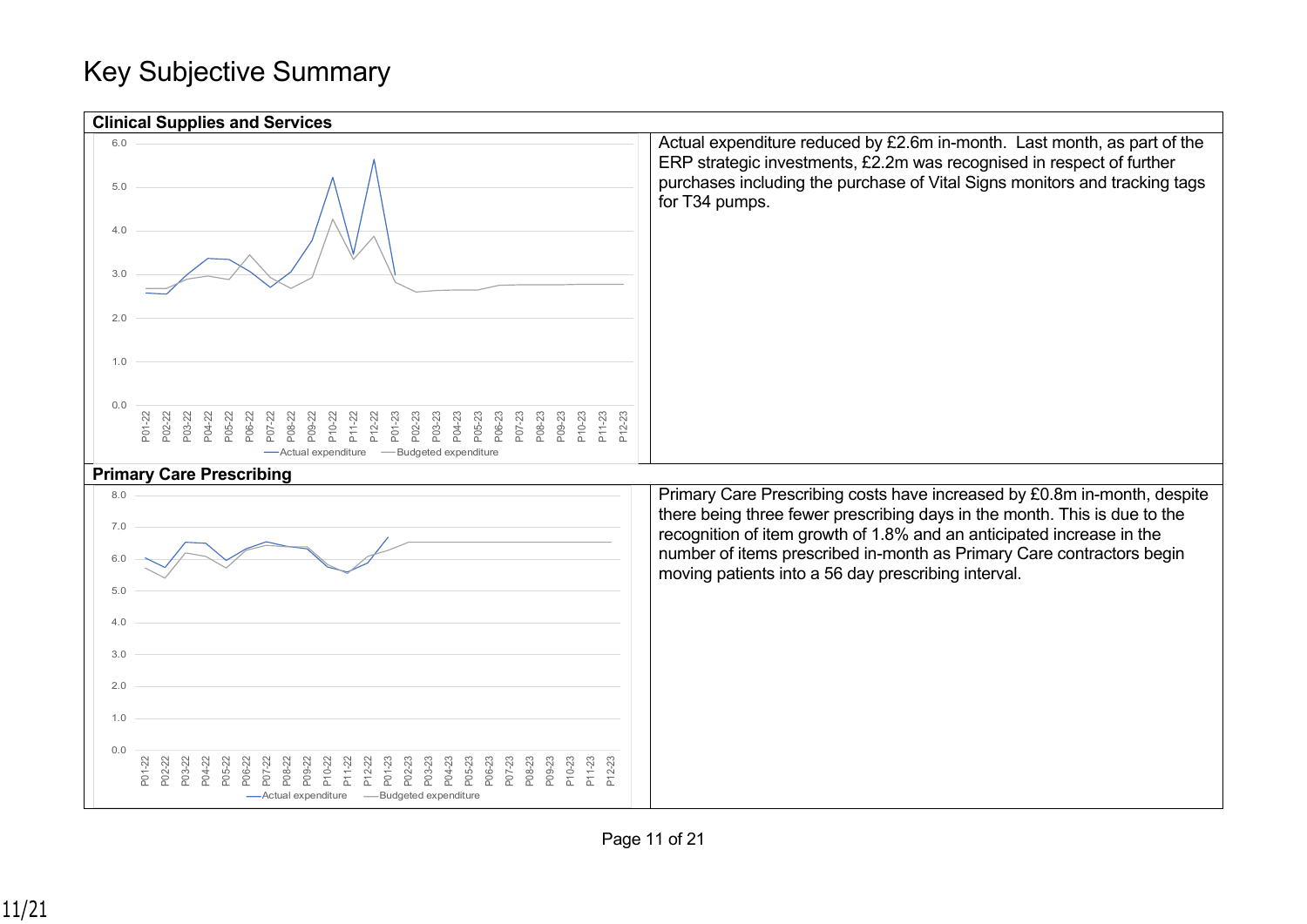# Financial Projection



#### **Key Assumptions**

- The direct impact of COVID-19, including programme expenditure (in respect of mass vaccination programmes, Testing, Tracing, and PPE) is modelled up to a twelve-month scenario within the current forecast.
- All assumed WG COVID-19 and Exceptional Costs (Energy, Health and Social Care Levy and Real Living Wage commissioned services) funding is based on the current forecast costs on a matchbasis.

#### **Assurance**

- Executive led Use of Resources Group which scrutinises business cases, opportunities and financial governance.
- Performance to be monitored monthly through robust Directorate Use of Resources meetings.

### **Concerns**

• There is a significant risk that the underlying deficit of £53.9m will continue if recurrent savings schemes of £28.9m are not identified inyear. Whilst this is an improvement from the 2021/22 position of £68.9m, this presents a challenge to be addressed as part of the revised IMTP based on our Target Operating Model.

### **Next Steps**

- Continue to engage with partner organisations to develop plans to address the issues within the Primary Care and Social Care sectors.
- During Quarter 1, the development of the Target Operating Model in support of the draft three-year plan.
- Significant work will continue on developing key plans to deliver a clear core plan, focusing on recovery, which will allow the Health Board to get back on track with the financial roadmap, with a commitment to submit an approvable IMTP to WG.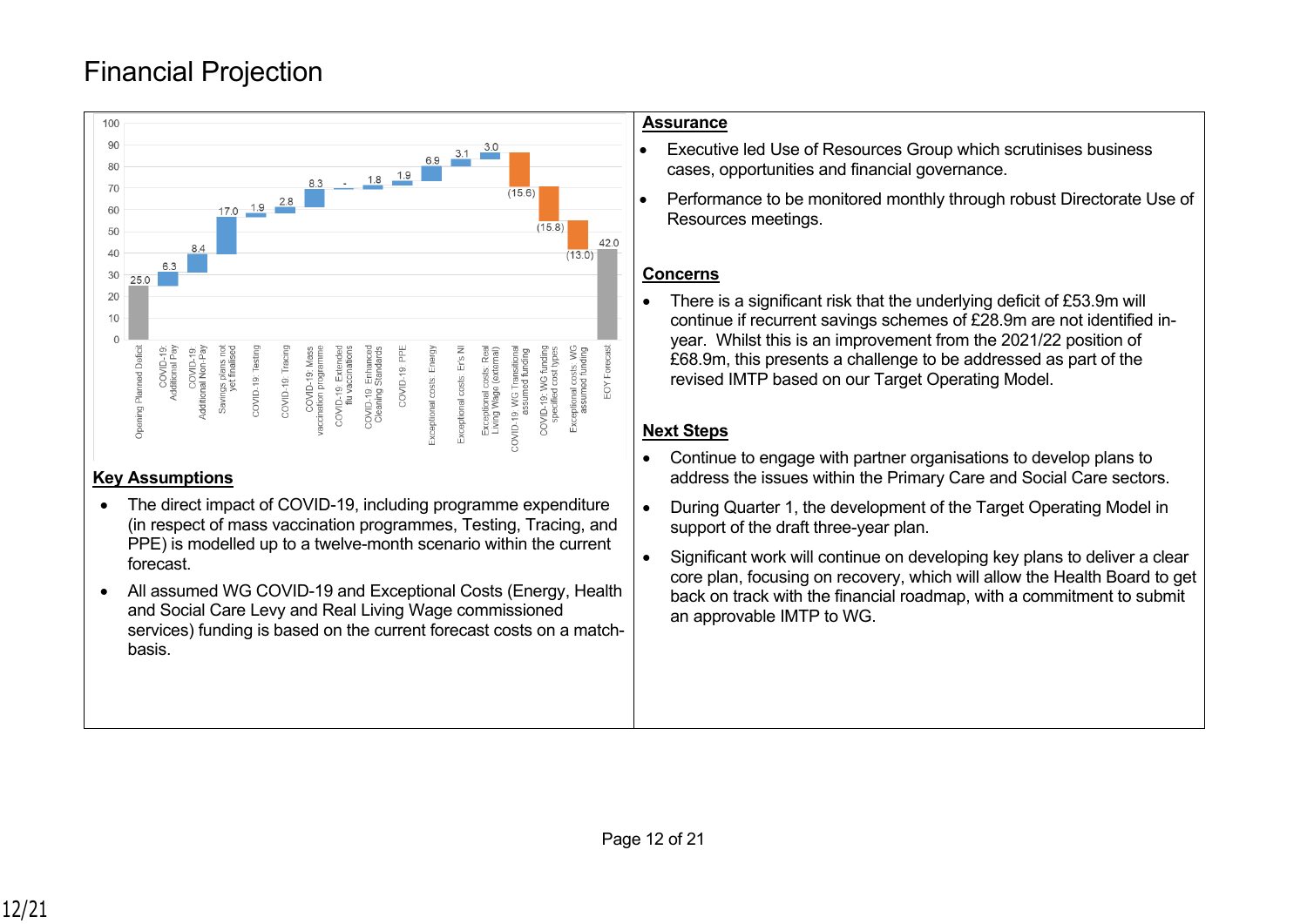# Savings schemes

savings scheme plans.



• In-month delivery of £1.0m, which is in line with the Green/Amber

This is our key priority and linked to the Target Operating Model that will shape our revised IMTP submission. Whilst discussions have been extremely positive in aligning priorities around this approach and the areas of opportunity, we have come to recognise that the impact of delivery for the 2022/23 financial year is only going to be very modest, given the complexities involved within the fragility of the system pressures.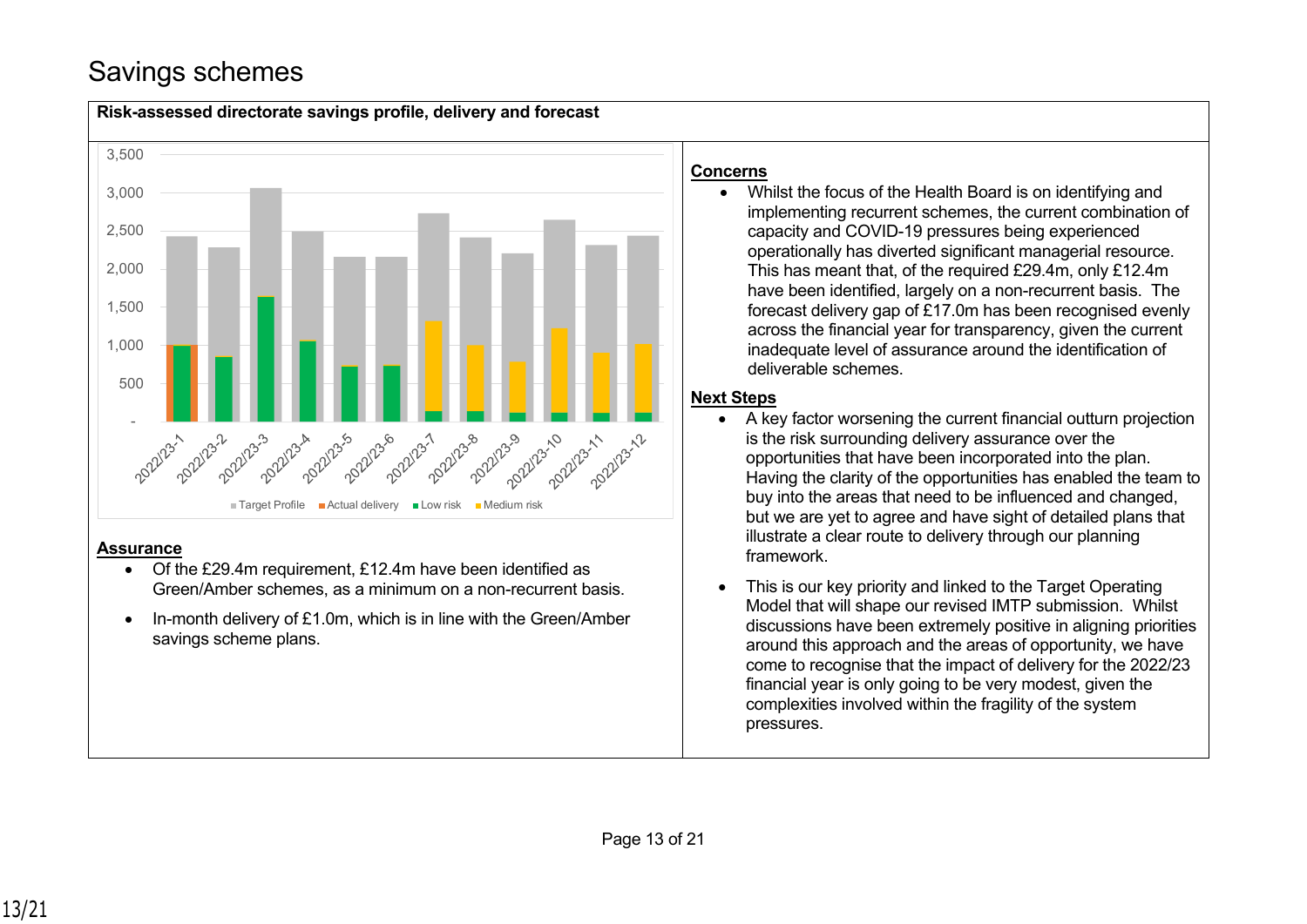# Executive Summary

|                                                  | Health Board's Financial Plan is to deliver a deficit of £25.0m, after savings of £16.1m. This is following WG issuing £32.4m of<br>funding to non-recurrently offset the underlying position brought forward from 2020/21.                                                                                                                                                                                                                                                                                                                                                                                                                                                                                                                                        |                                |                      |                        |                           |  |  |
|--------------------------------------------------|--------------------------------------------------------------------------------------------------------------------------------------------------------------------------------------------------------------------------------------------------------------------------------------------------------------------------------------------------------------------------------------------------------------------------------------------------------------------------------------------------------------------------------------------------------------------------------------------------------------------------------------------------------------------------------------------------------------------------------------------------------------------|--------------------------------|----------------------|------------------------|---------------------------|--|--|
| <b>Revenue</b>                                   | The Month 12 Health Board financial position is a breakeven against a deficit plan of £2.1m, after utilising £15.7m of WG funding for<br>COVID-19.                                                                                                                                                                                                                                                                                                                                                                                                                                                                                                                                                                                                                 |                                |                      |                        |                           |  |  |
|                                                  | The Health Board's confirmed Elective Recovery funding is £19.1m, an increase of £3.1m since Month 11, which comprises of the<br>$\bullet$<br>core plan of £14.7m, as well as other National priorities and resilience schemes for which Welsh Government have issued additional<br>funding. The planned accelerated profile of expenditure has again been delivered in-month, with the end of year delivery being in line<br>with the revised funding of £19.1m. This additional investment has prioritised patient access, largely through outsourcing activity<br>coupled with waiting list management, and further accelerated the investment in the strategic digitalisation of medical records<br>alongside other digital innovation and clinical equipment. |                                |                      |                        |                           |  |  |
| <b>Summary</b><br>of key<br>financial<br>targets | The Health Board's key targets are as follows:<br>Revenue: to contain the overspend within the Health Board's planned deficit<br>$\bullet$<br>Savings: to deliver savings plans to enable the revenue budget to be achieved<br>$\bullet$<br>Capital: to contain expenditure within the agreed limit<br>PSPP: to pay 95% of Non-NHS invoices within 30 days of receipt of a valid invoice<br>$\bullet$<br>Cash: While there is no prescribed limit for cash held at the end of the month, WG encourages this to be minimised and a rule of<br>$\bullet$<br>thumb of 5% of monthly expenditure is used. For the Health Board, this is broadly £4.0m.                                                                                                                 |                                |                      |                        |                           |  |  |
|                                                  |                                                                                                                                                                                                                                                                                                                                                                                                                                                                                                                                                                                                                                                                                                                                                                    | <b>Key target</b>              |                      | <b>Annual</b><br>limit | <b>Actual</b><br>delivery |  |  |
|                                                  |                                                                                                                                                                                                                                                                                                                                                                                                                                                                                                                                                                                                                                                                                                                                                                    |                                |                      |                        |                           |  |  |
|                                                  | 25.0<br>25.0<br>£'m<br><b>Revenue</b>                                                                                                                                                                                                                                                                                                                                                                                                                                                                                                                                                                                                                                                                                                                              |                                |                      |                        |                           |  |  |
|                                                  | £'m<br>16.1<br><b>Savings</b><br>11.9                                                                                                                                                                                                                                                                                                                                                                                                                                                                                                                                                                                                                                                                                                                              |                                |                      |                        |                           |  |  |
|                                                  |                                                                                                                                                                                                                                                                                                                                                                                                                                                                                                                                                                                                                                                                                                                                                                    | Capital<br><b>Non-NHS PSPP</b> | £'m<br>$\frac{9}{6}$ | 61.1<br>95.0           | 61.1<br>95.2              |  |  |
|                                                  |                                                                                                                                                                                                                                                                                                                                                                                                                                                                                                                                                                                                                                                                                                                                                                    | Period end cash                | £'m                  | 4.0                    | 1.9                       |  |  |
|                                                  |                                                                                                                                                                                                                                                                                                                                                                                                                                                                                                                                                                                                                                                                                                                                                                    |                                |                      |                        |                           |  |  |
|                                                  |                                                                                                                                                                                                                                                                                                                                                                                                                                                                                                                                                                                                                                                                                                                                                                    |                                |                      |                        |                           |  |  |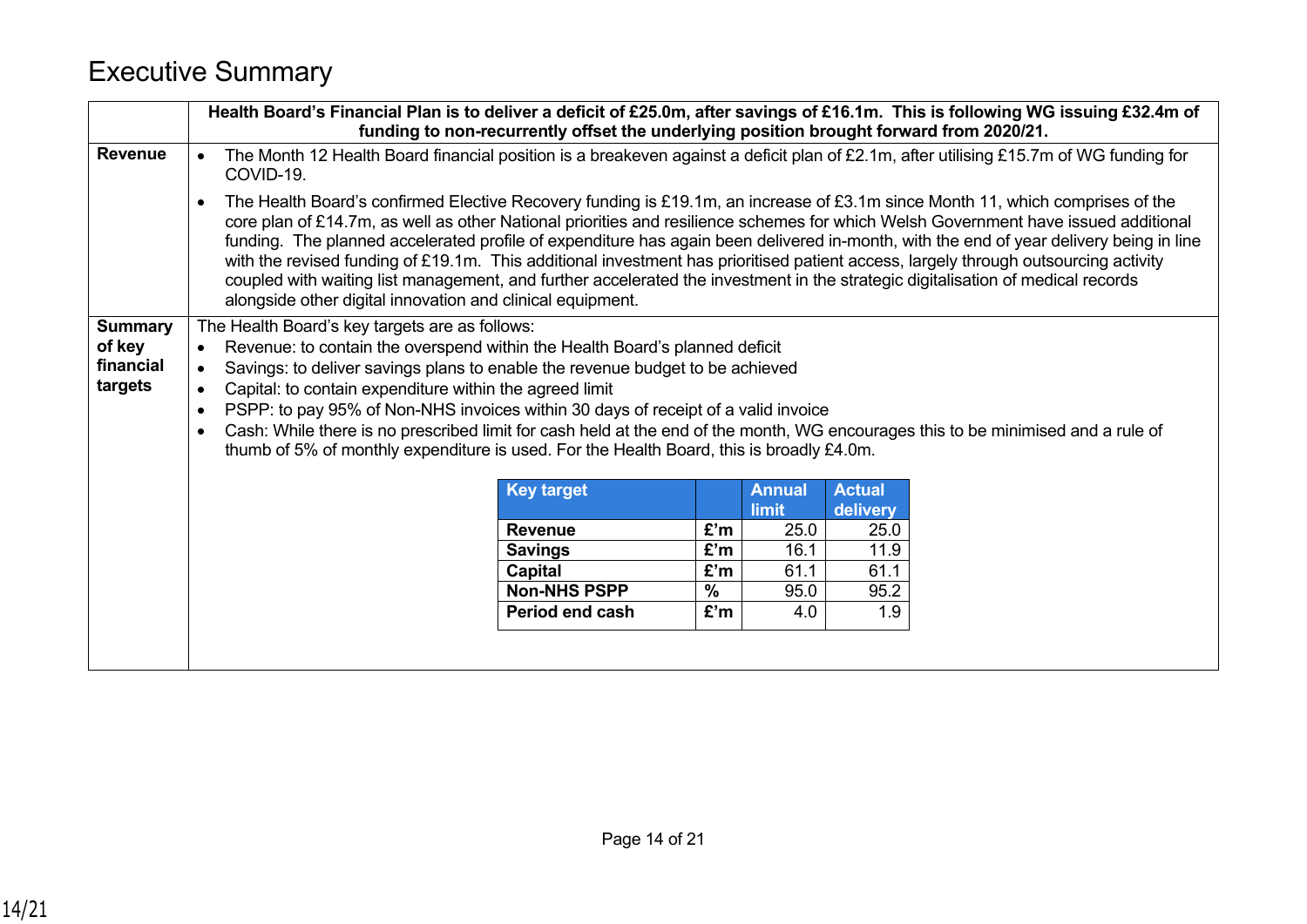# Revenue Summary



Key drivers of YTD position:

- **Planned Care £8.2m:** Elective Recovery costs and Red COVID-19 pathway costs in PPH offset by reduced non COVID-19 elective activity;
- **Unscheduled Care (All sites) £22.2m:** Increased premium agency requirement due to a high volume of vacancies, self-isolation and sickness across Medical and Nursing posts throughout the Health Board's Acute sites, further exacerbated by pressures due to high demand in Emergency departments and difficulties in discharging medically fit patients due to the fragility of the Domiciliary and Social Care sectors;
- **Facilities £7.9m:** Additional Porters and Domestics recruited as part of the enhanced cleaning standards and additional front of house management and cleaning rosters introduced as part of the COVID-19 pandemic;
- **Primary Care £0.2m:** COVID-19 expenditure associated with the COVID-19 Mass vaccination programme offset by slippage in Dental and GMS contract performance, OPCS and EHEW;
- **Contracting £1.1m:** A reduction in Non-Contracted Activity (NCA) and Road Traffic Accident (RTA) income as a consequence of the COVID-19 pandemic resulting in less tourism in the locality. Costs associated with Adult Social Care Provider Support;
- **Public Health £16.4m:** Costs associated with the COVID-19 Mass vaccination programme, Testing and Tracing included as part of the Health Board's response to the COVID-19 pandemic;
- **WG Funding £(75.5)m:** Funding has been received from WG to offset the cost of the Health Board's response to the COVID-19 pandemic. This excludes the WG funding to offset the underlying position brought forward from 2020/21 in relation to undelivered savings, which is £32.4m YTD.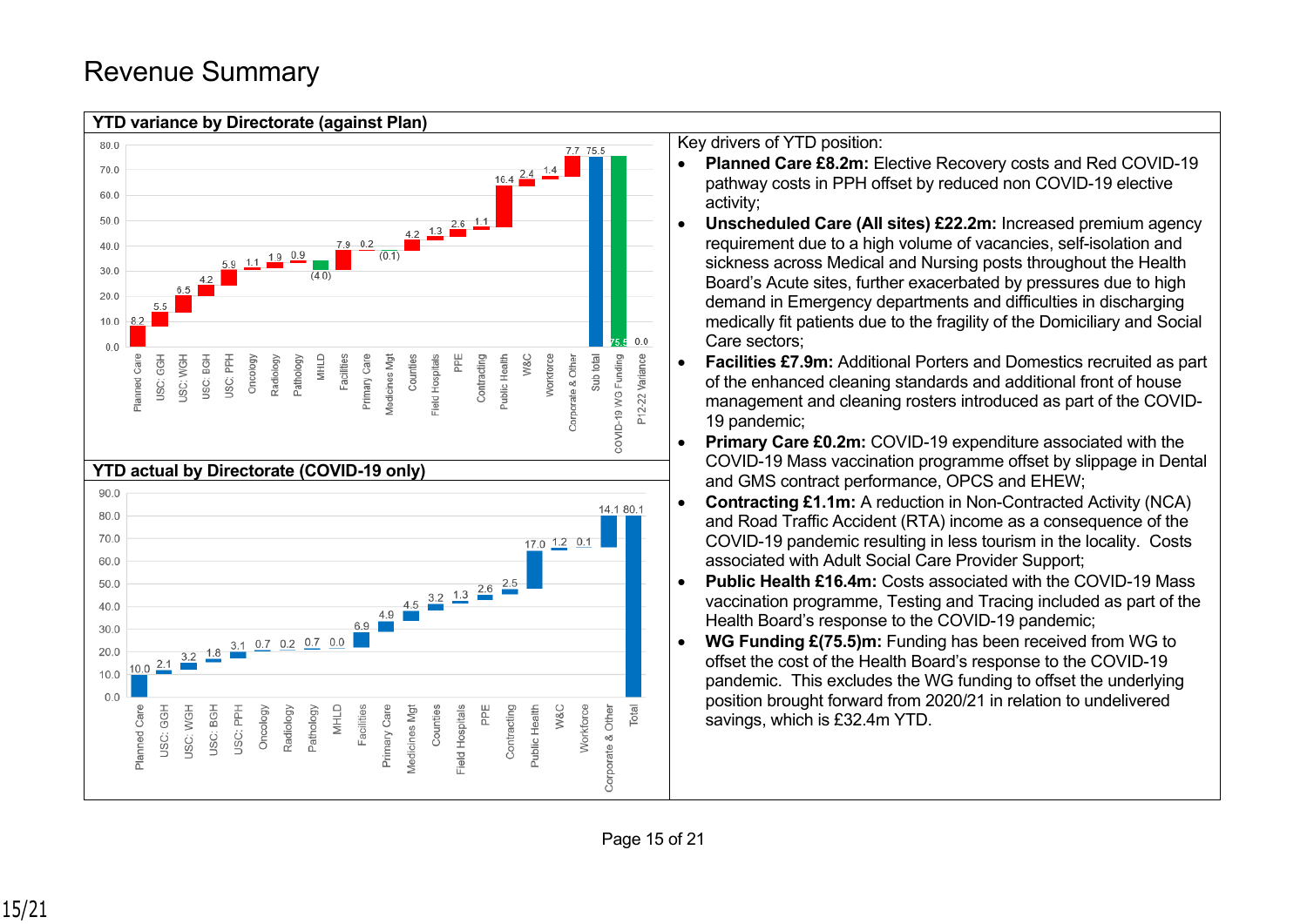

Key drivers of YTD position:

- **Pay £33.2m:** Primarily due to the fixed term staff recruited as part of the Health Board's response to COVID-19, but also the increased premium agency requirement due to a high volume of vacancies, self-isolation and sickness across Medical and Nursing teams and pressures on Emergency departments throughout the Health Board's Acute sites;
- **Drugs & Clinical supplies £15.9m:** The overspend is primarily driven by the costs of PPE expenditure, home care and subcutaneous to intravenous Cancer drug treatment regimes (as a consequence of COVID-19) and costs associated with the strategic investments included within the Health Board's Elective Recovery plan;
- **Primary Care £(3.9)m: COVID-19 expenditure associated with the** COVID-19 Mass vaccination programme. Slippage in Dental and GMS contract performance, OPCS and EHEW;
- **Prescribing £0.5m:** Primary Care Prescribing continues to be impacted by the increase in the cost per item for Category M and baseline drugs from price increases in April 2020. This has been mitigated by a YTD reduction in the number of items issued;
- **Commissioning £7.2m:** Costs associated with commissioning additional activity from Private providers as part of the Health Board's COVID-19 Elective Recovery plans;
- **Care packages £0.8m:** Costs are primarily driven by the Adult Social Care Provider Support in response to COVID-19;
- **WG Funding £(75.5)m:** Funding has been received from WG to offset the cost of the Health Board's response to the COVID-19 pandemic. This excludes the WG funding to offset the underlying position brought forward from 2020/21 in relation to undelivered savings, which is £32.4m YTD.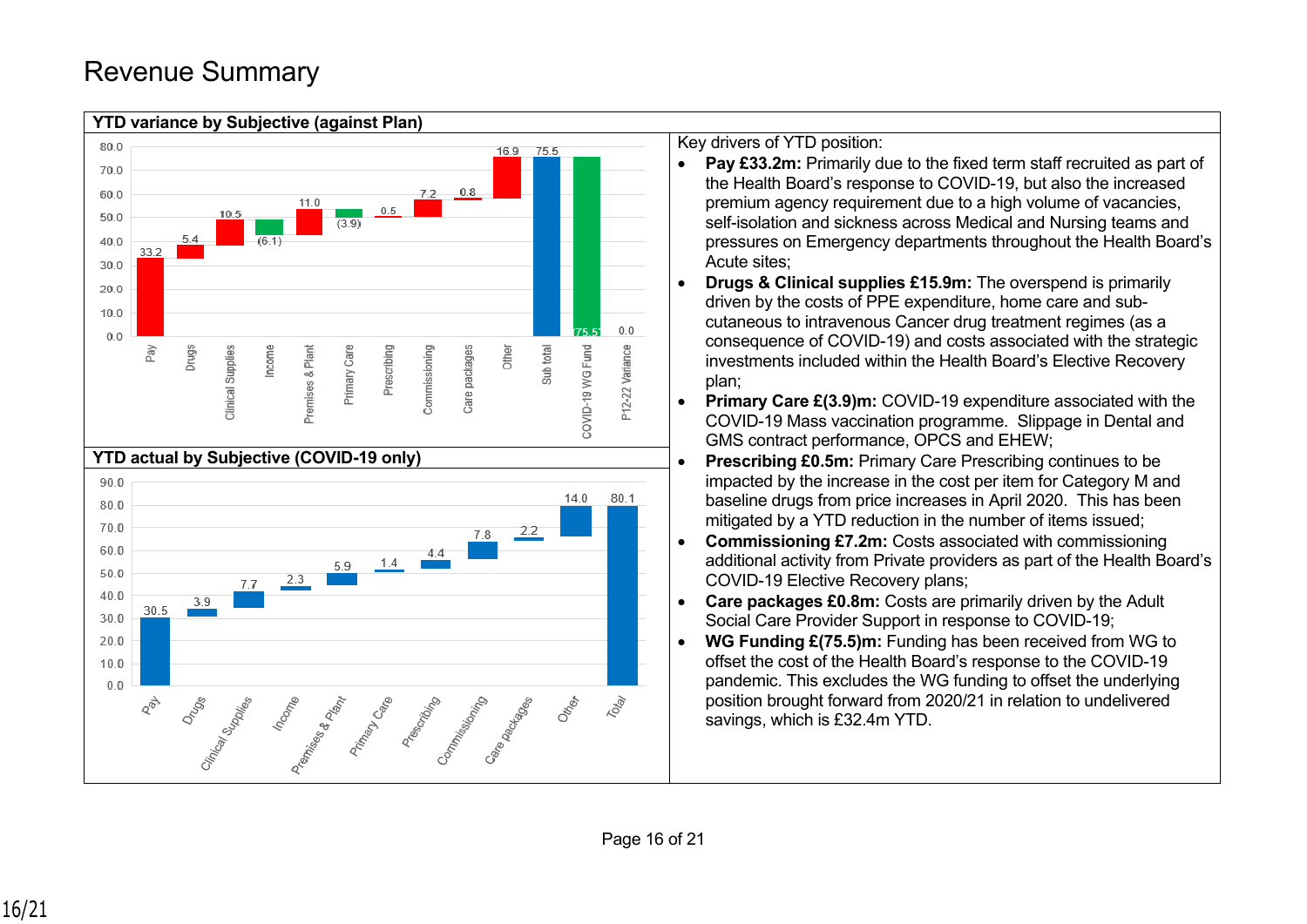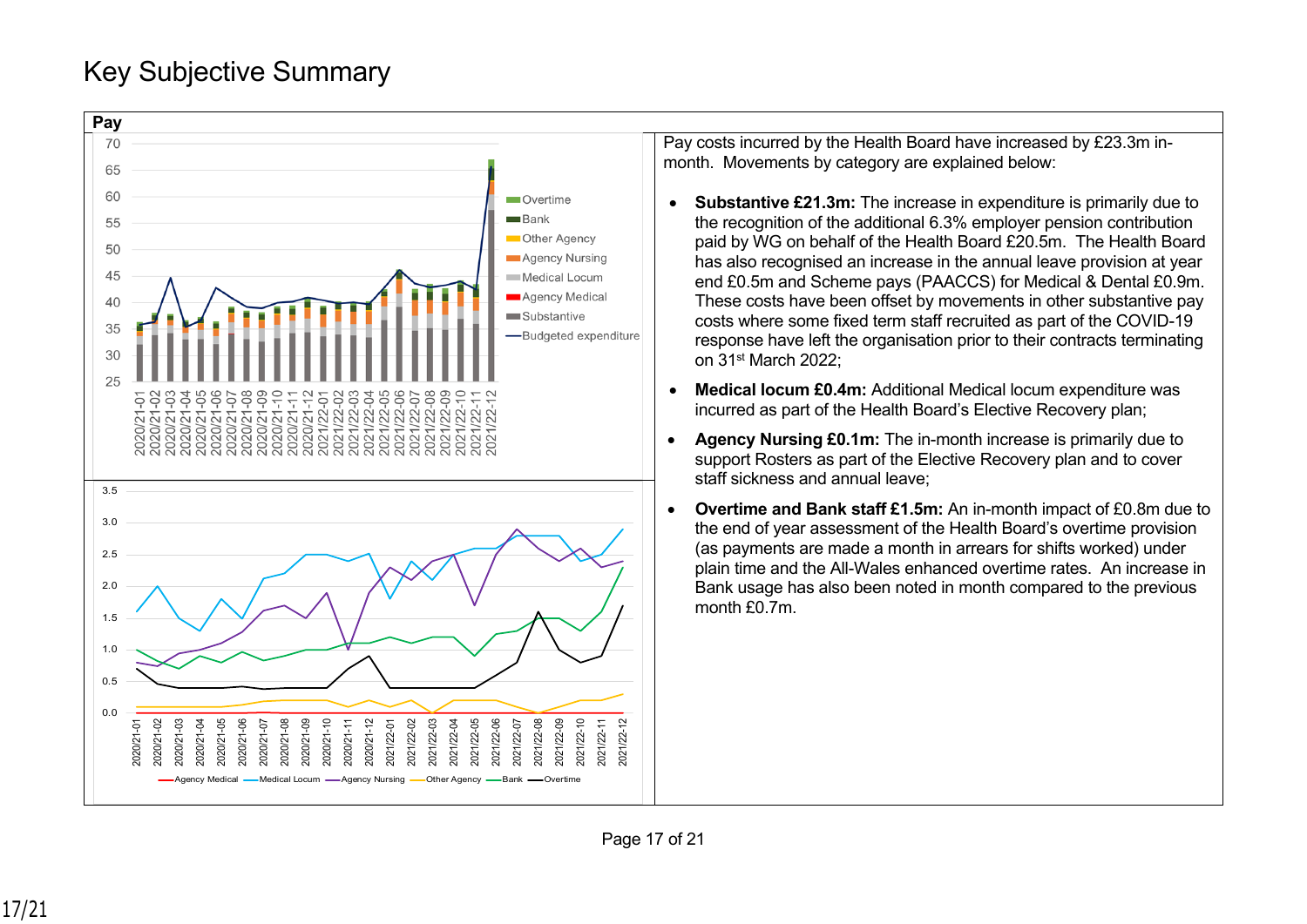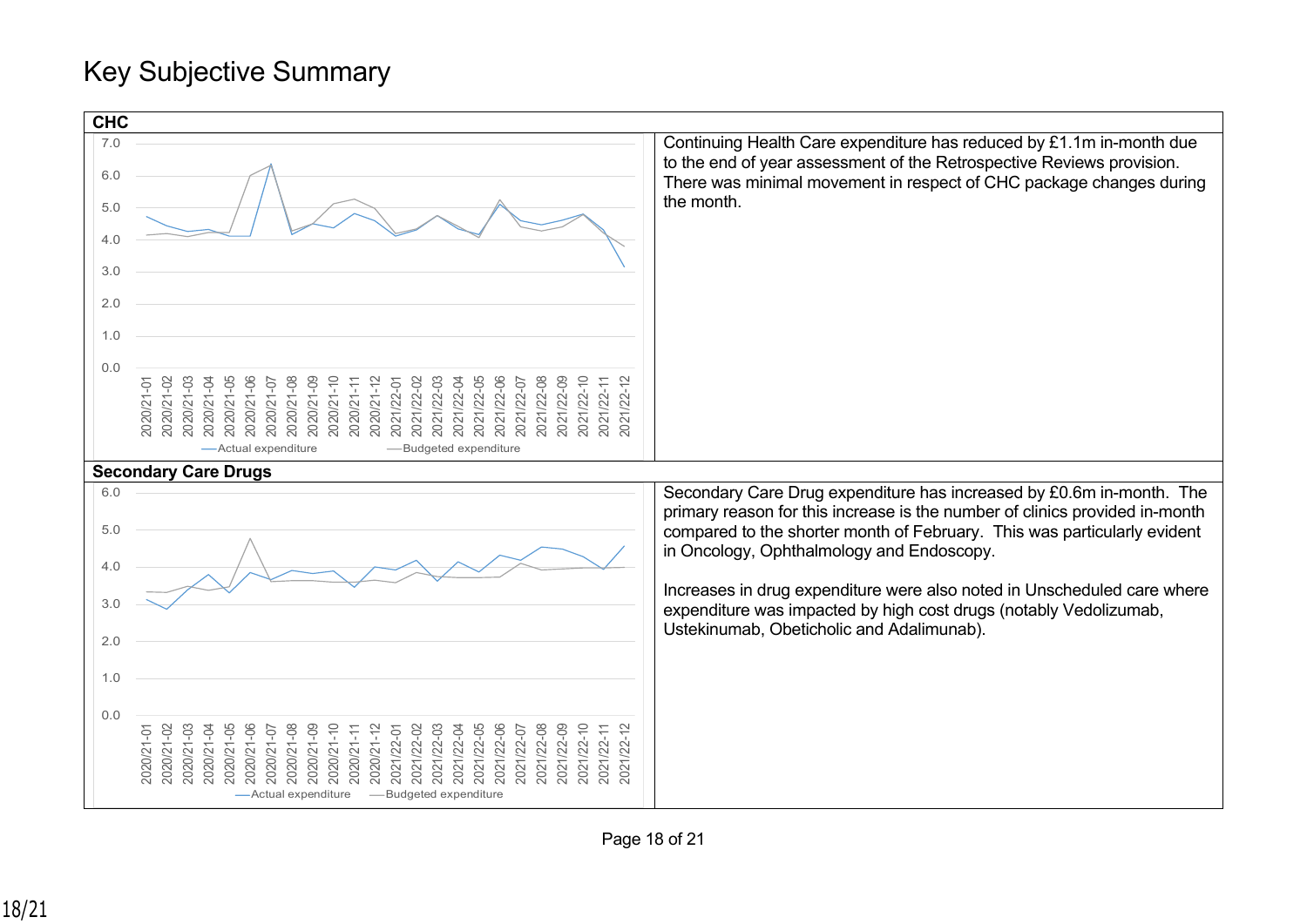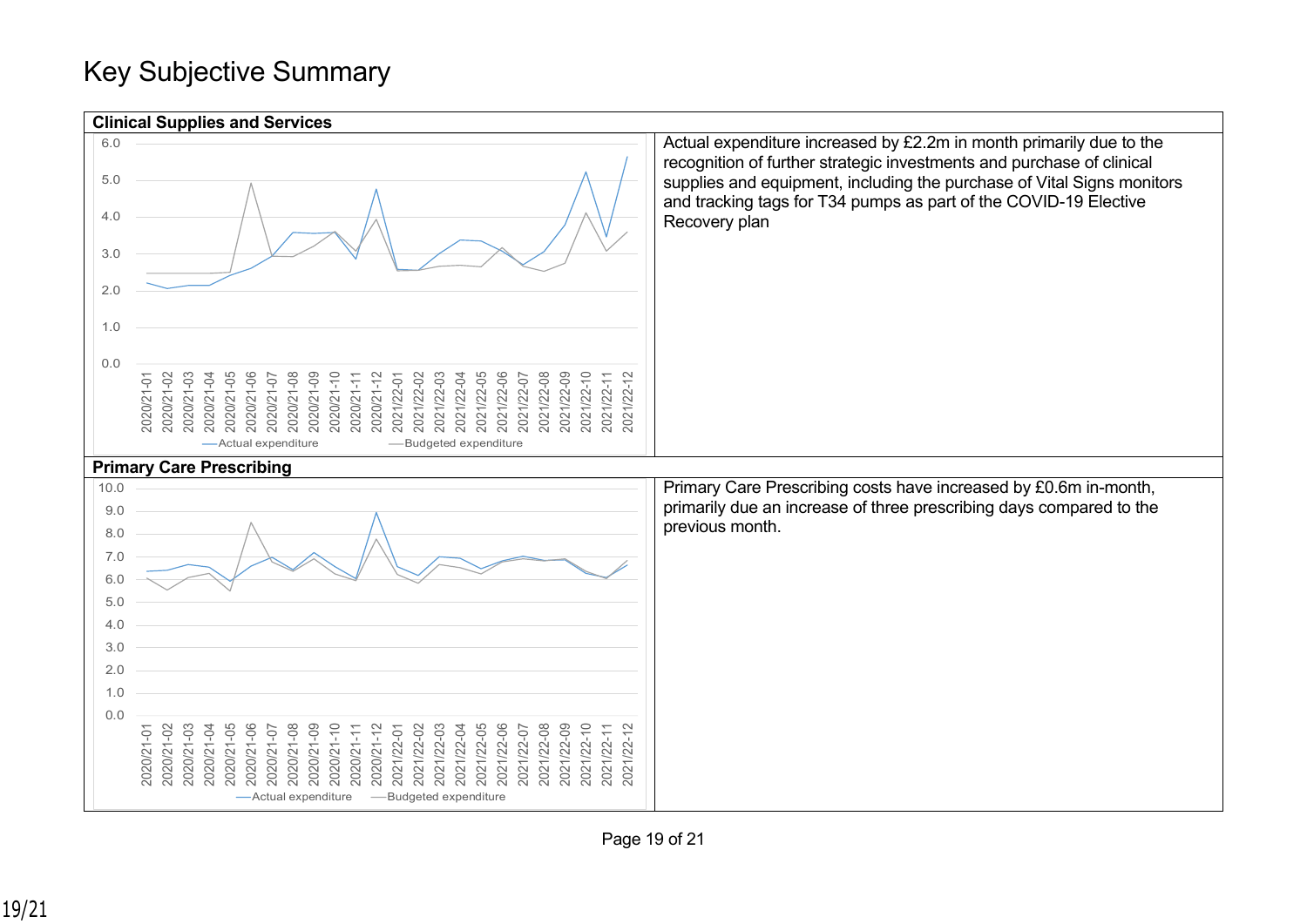# Financial Position